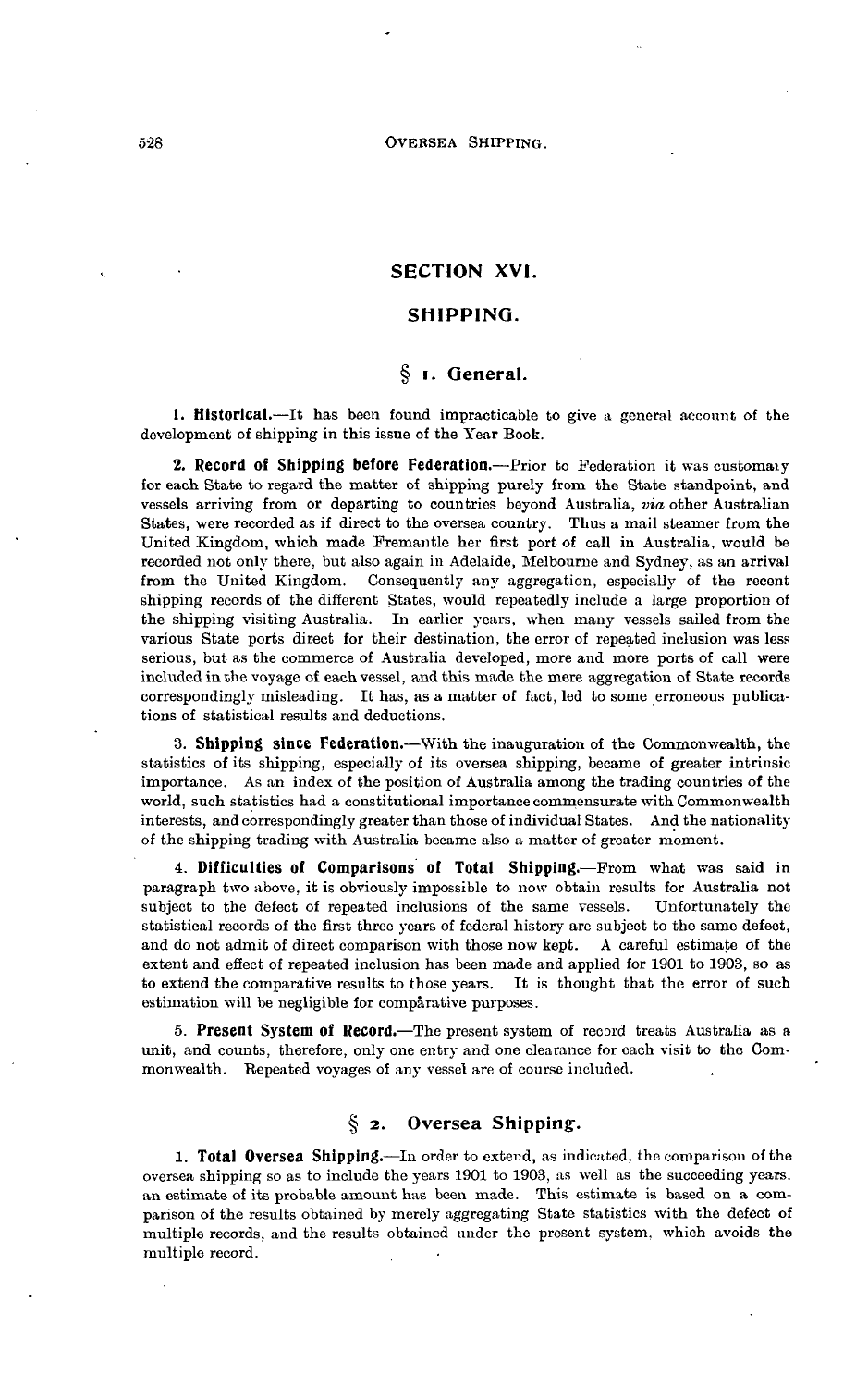| Year.<br>$\cdots$           | $\cdots$ | $1901.$ *                                                                      | 1902.*    | 1903.* | 1904.   | 1905. | 1906. |
|-----------------------------|----------|--------------------------------------------------------------------------------|-----------|--------|---------|-------|-------|
| Vessels<br>Tons<br>$\cdots$ | $\cdots$ | 3,890<br>6,340,000   6,243,000   6,249,000   6,682,011   7,444,417   7,966,657 | $3,700$ + | 3,580  | - 3.700 | 4,088 | 4,115 |

TOTAL OVERSEA SHIPPING, 1901 TO 190G.

#### \* The figures for these years have been estimated.

Although, as explained, there is no absolute record for the years prior to 1904, it may be safely affirmed that the tonnage of the oversea shipping of the Commonwealth for the year 1906 has never before been attained. In this respect the shipping returns are in harmony with those relating to trade, which shew the value of oversea trade for 1906 to be the highest yet recorded.

**2. Growth of Oversea Shipping.**—Although as already pointed out the records of the oversea shipping of the Commonwealth do not admit of a direct comparison beyond a period of three years, a fairly accurate measure of the relative increase of shipping during a longer period may be obtained by continuing the method in vogue before 1904, with its defects of multiple record, to the year 1906. This has been done for the quinquennia between 1886 to 1906, the results being as follows :—

AGGREGATE OF OVERSEA SHIPPING, ENTERED AND CLEARED, OP THE SEVERAL STATES OF THE COMMONWEALTH, 1886 TO 1906.

| Year. |  |           |          | Vessels. | Tonnage. | Percentage<br>Increase of<br>Tonnage since<br>1886. | Annual Rate<br>of Increase<br>during each<br>Quinquennial<br>Period. |          |
|-------|--|-----------|----------|----------|----------|-----------------------------------------------------|----------------------------------------------------------------------|----------|
| 1886  |  | .         | $\cdot$  |          | 4,558    | 4,924,025                                           | 100                                                                  | $\cdots$ |
| 1891  |  | $\ddotsc$ | .        |          | 4,838    | 6,601,173                                           | 134                                                                  | 6.04     |
| 1896  |  | $\cdots$  |          | $\cdots$ | 4,578    | 7.230,366                                           | 147                                                                  | 1.84     |
| 1901  |  | $\ddotsc$ | $\cdots$ | $\cdots$ | 6,122    | 11,761,729                                          | 239                                                                  | 10.22    |
| 1906  |  | $\ddotsc$ | $\cdots$ |          | 6.367    | 14.778.441                                          | 300                                                                  | 4.67     |
|       |  |           |          |          |          |                                                     |                                                                      |          |

It will be borne in mind that while the above figures in themselves have no absolute significance, nevertheless, on the assumption that the element of duplication has been in fairly constant ratio for the last twenty years, they furnish the best available indication o the growth of Australian oversea shipping,

**3. Comparison with other Countries.**—The place of Australia among various countries in regard to oversea shipping is indicated in the following table, 'both abso-. lutely and in respect of tonnage per head of population:—

OVERSEA SHIPPING OF VARIOUS COUNTRIES.

|                                                                                                                                      |                                                                          | Tonnage Entered and<br>Cleared.                                                                                          |                                                             |                                                                                                                                                                   |                                                      | Tonnage Entered and<br>Cleared.                                                                            |                                                      |
|--------------------------------------------------------------------------------------------------------------------------------------|--------------------------------------------------------------------------|--------------------------------------------------------------------------------------------------------------------------|-------------------------------------------------------------|-------------------------------------------------------------------------------------------------------------------------------------------------------------------|------------------------------------------------------|------------------------------------------------------------------------------------------------------------|------------------------------------------------------|
| Country.                                                                                                                             | Year.                                                                    | Total.                                                                                                                   | Per<br>Inhabi-<br>tant.                                     | Country.                                                                                                                                                          | Year.                                                | Total.                                                                                                     | Per<br>Inhabi-<br>tant.                              |
| Argentine Rep<br>Belgium<br>. 1<br>Canada<br>. 1<br>Cape Colony<br>.<br>Commonwealth<br>Denmark<br>. I<br>France<br>Germany<br>Italy | 1904<br>1905<br>1906<br>1906<br>1906<br>1905<br>  1905<br>1905<br>  1905 | 19,648,389<br>23,170,224<br>15,588,455<br>6,877,324<br>7,966,658<br>13,839,942<br>44,116,004<br>38,325,260<br>39,849,276 | 4.0<br>3.3<br>2.7<br>2.8<br>2.0<br>5.4<br>1.1<br>0.6<br>1.1 | Japan<br>$\cdots$<br>Natal<br>$\ddotsc$<br>New Zealand<br>Norway<br>. 1<br>Spain<br>$\cdots$<br>Sweden<br>$\ddotsc$<br>United K'dom  1906<br><b>United States</b> | 1905<br>1906<br>1906<br>1905<br>1905<br>1905<br>1906 | 28,568,908<br>2.778.113<br>2,481,866<br>8.165.688<br>33,037,622<br>18,183,459<br>120,790,310<br>54.371.320 | 0.6<br>2.4<br>2.8<br>3.5<br>1.7<br>3.4<br>2.8<br>0.7 |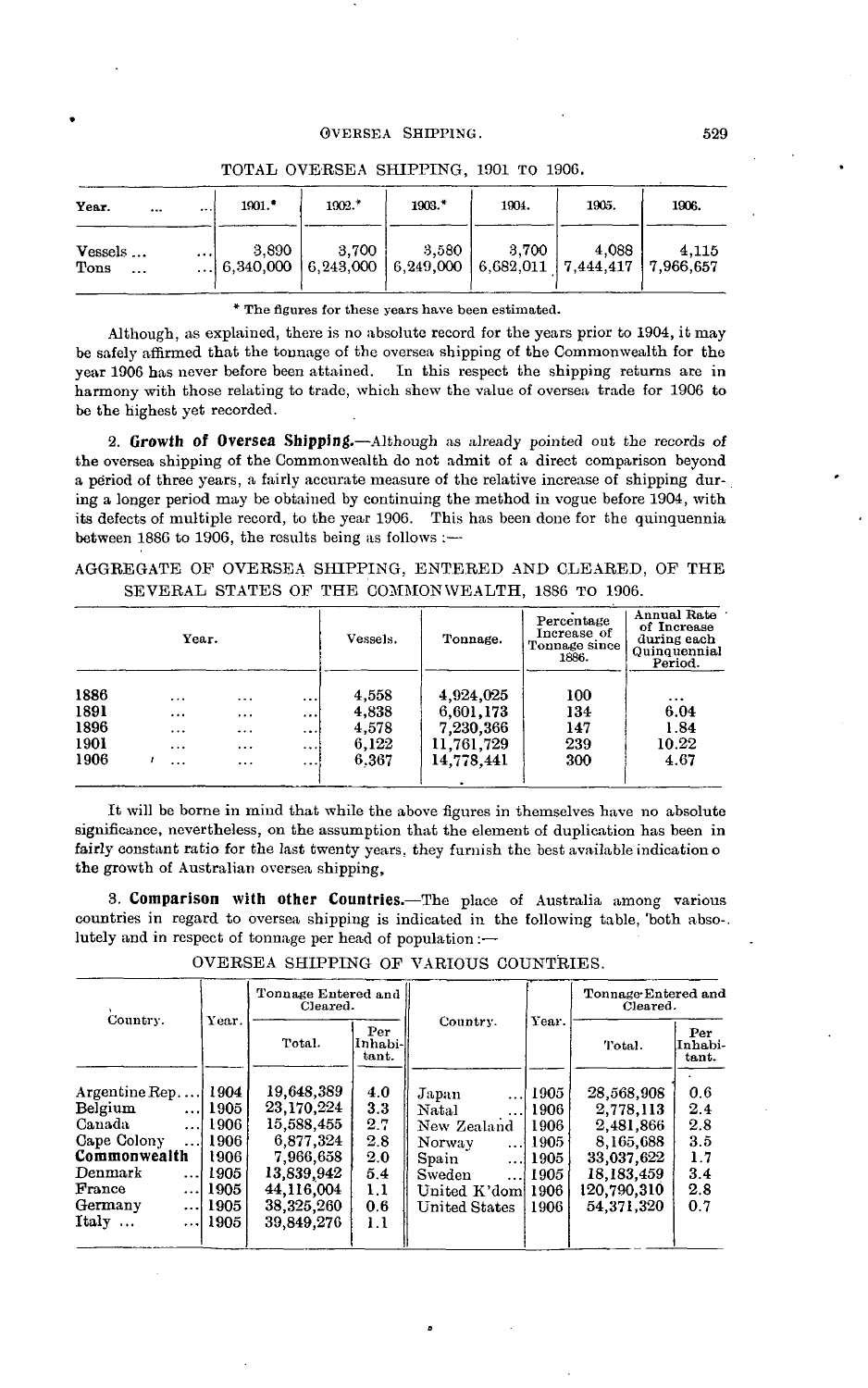**4. Shipping Communication with various Countries.—**Particulars of the number and tonnage of vessels trading between Australia and various countries, distinguishing British from foreign countries, are given in the following tables, the table on page 530 shewing the tonnage entered and cleared, and that on page 531 the total tonnage, together with the number of vessels entered and cleared, and the total thereof:—•

# SHIPPING TONNAGE ENTEBED AND CLEARED FROM AND TO VARIOUS COUNTRIES.

|                                                                                      |                                         | 1904.                 |                     | 1905.             |                   | 1906.               |
|--------------------------------------------------------------------------------------|-----------------------------------------|-----------------------|---------------------|-------------------|-------------------|---------------------|
| Country.                                                                             |                                         | Tonnage.              |                     | Tonnage.          |                   | Tonnage.            |
|                                                                                      | Entered.                                | Cleared.              | Entered.            | Cleared.          | Entered.          | Cleared.            |
| United Kingdom<br>$\ddotsc$<br>Canada                                                | 965,420<br>48,128                       | 1, 155, 731<br>30,961 | 1,003,226<br>57,499 | 967,499<br>31,490 | 997,344<br>64.506 | 1,024,906<br>36,483 |
| .<br>.<br>Cape Colony<br>$\ddotsc$<br>.                                              | 215,647                                 | 104,253               | 218,257             | 120,341           | 165,691           | 68,714              |
| Fiji<br>$\ddotsc$<br><br>$\ddotsc$                                                   | 34,146                                  | 52,108                | 43,625              | 53,613            | 48,760            | 54,167              |
| Hong Kong<br><br>$\ddotsc$                                                           | 45.329                                  | 46,096                | 94,268              | 117,561           | 128,480           | 113,787             |
| India and Ceylon<br>                                                                 | 67,193                                  | 113,503               | 75,973              | 145,479           | 89,199            | 143,451             |
| Mauritius<br>.<br>$\ddotsc$                                                          | 13,027                                  | 21.973                | 24,889              | 13,469            | 23.461            | 23,483              |
| Natal<br><br>                                                                        | 70,552                                  | 36,579                | 111,971             | 50,984            | 89,360            | 35,048              |
| New Guinea<br>.<br>٠.,                                                               | 26,629                                  | 21,056                | 7,220               | 7,269             | 12.046            | 14,400              |
| New Zealand<br>                                                                      | 584,204                                 | 595,203               | 637,094             | 751,280           | 647,862           | 757,414             |
| South Sea Islands<br>$\ddotsc$                                                       | 15,285                                  | 18,054                | 25,305              | 29.404            | 48.765            | 38,425              |
| Straits Settlements<br>.                                                             | 99,036                                  | 80,320                | 81,791              | 79,065            | 118,049           | 155,004             |
| Other British Countries                                                              | 699                                     | 4.390                 | 6,894               | 2.167             | 9,801             | $\ddotsc$           |
|                                                                                      |                                         |                       |                     |                   |                   |                     |
| Total British Countries  2,185,295 2,280,227 2,388,012 2,369,621 2,443,324 2,465,282 |                                         |                       |                     |                   |                   |                     |
|                                                                                      |                                         |                       |                     |                   |                   |                     |
| Africa, Portuguese East                                                              | 68,865                                  | 22,869                | 58,774              | 24.935            | 81.389            | 14,511              |
| Belgium<br>$\ddotsc$                                                                 | 5,334                                   | 25,638                | 3.327               | 37,264            | 11,062            | 33,500              |
| <br>Chile<br>$\ddotsc$<br>                                                           | 54,268                                  | 291,240               | 45,196              | 290.491           | 147.761           | 403.900             |
| Dutch East Indies<br>                                                                | 21,207                                  | 19,658                | 31,420              | 23,177            | 63.258            | 34,608              |
| France<br>$\ddotsc$<br>                                                              | 45,354                                  | 44,954                | 82,054              | 113.034           | 76.217            | 66,756              |
| Germany<br><br>.                                                                     | 200,911                                 | 170,860               | 198,363             | 186,537           | 275,676           | 234,325             |
| Hawaiian Islands<br>$\cdots$                                                         | 8,966                                   | 42,706                | 18,569              | 79,499            | 20,787            | 48,097              |
| ${\rm Japan}$<br>$\cdots$<br>                                                        | 86,416                                  | 46,265                | 156,697             | 40,004            | 180,314           | 54,822              |
| Mexico<br><br>$\ddotsc$                                                              | 27,077                                  | 16,191                | 17,026              | 28,993            | 18,201            | 46,650              |
| New Caledonia<br>$\ddotsc$                                                           | 55,309                                  | 57,737                | 73,359              | 76,191            | 64,296            | 80,606              |
| Norway<br>٠.,<br>$\ddotsc$                                                           | 43,912                                  |                       | 37,322              |                   | 44,894            |                     |
| Peru<br>$\cdots$<br>                                                                 | 9.965                                   | 37,480                | 19,123              | 81,270            | 25,573            | 87,641              |
| Philippine Islands                                                                   | 41,272                                  | 76,583                | 91,699              | 116,274           | 114.897           | 155,214             |
| South Sea Islands (foreign)                                                          | 32,156                                  | 18,162                | 19,427              | 16,846            | 15,656            | 13,698              |
| United States                                                                        | 399,416                                 | 166,375               | 391,731             | 160,733           | 332,516           | 120,454             |
| Other Foreign Countries                                                              | 43,976                                  | 35,367                | 92,987              | 74.462            | 90.324            | 100.449             |
| Total Foreign Countries 1,144,404  1,072,085  1,337,074  1,349,710  1,562,821        |                                         |                       |                     |                   |                   | 1,495,231           |
| Total all Countries                                                                  | 3,329,699 3,352,312 3,725,086 3,719,331 |                       |                     |                   | 4.006, 145        | 3.960,513           |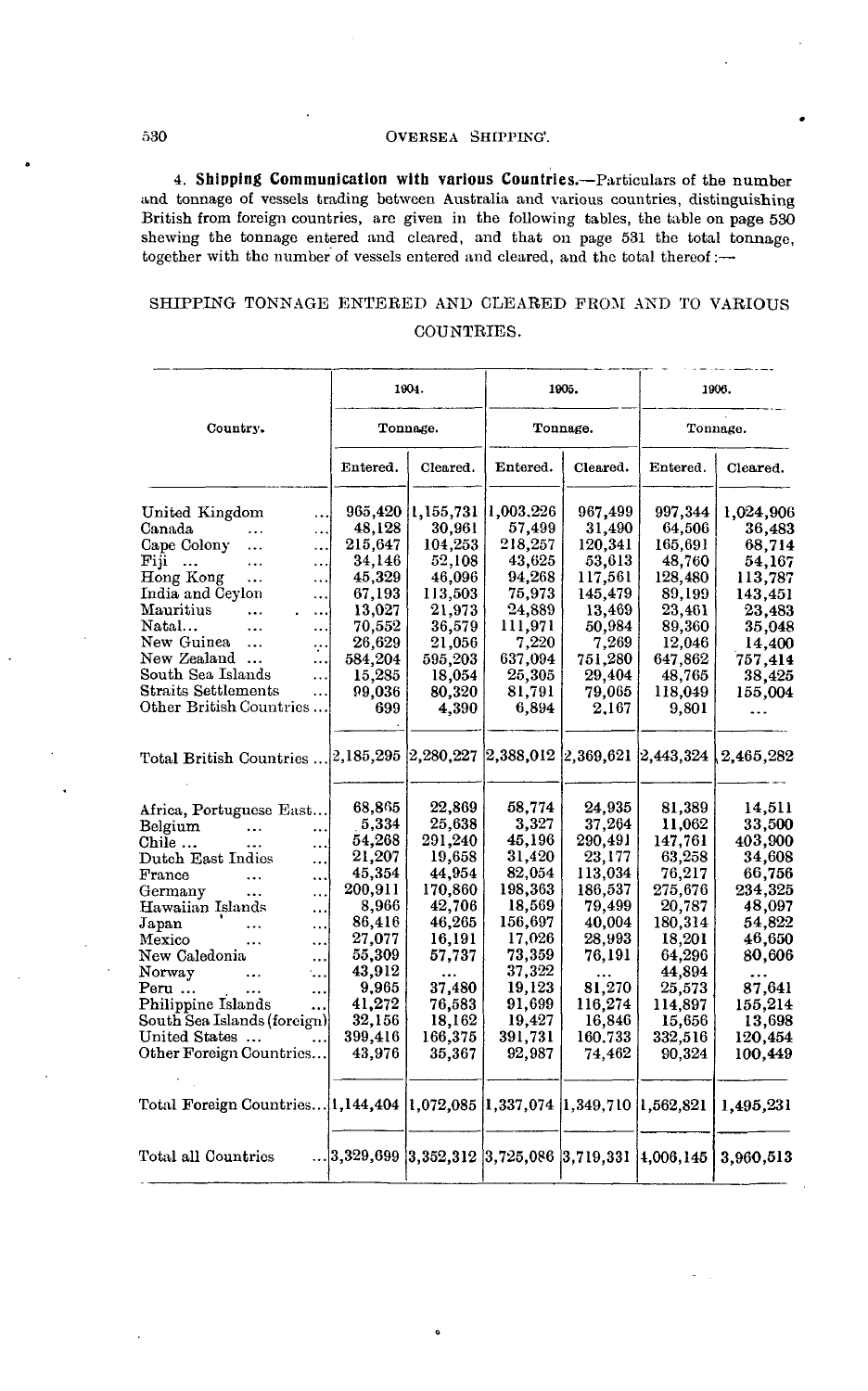|                                                                                                                                                                                                                                                                             |                                                                    |                                                                  | 1904.                                                               |                                                                                                                     |                                                                   |                                                                          | 1905.                                                               |                                                                                                                      |                                                                   |                                                                  | 1906.                                                                 |                                                                                                                        |
|-----------------------------------------------------------------------------------------------------------------------------------------------------------------------------------------------------------------------------------------------------------------------------|--------------------------------------------------------------------|------------------------------------------------------------------|---------------------------------------------------------------------|---------------------------------------------------------------------------------------------------------------------|-------------------------------------------------------------------|--------------------------------------------------------------------------|---------------------------------------------------------------------|----------------------------------------------------------------------------------------------------------------------|-------------------------------------------------------------------|------------------------------------------------------------------|-----------------------------------------------------------------------|------------------------------------------------------------------------------------------------------------------------|
| Country.                                                                                                                                                                                                                                                                    |                                                                    | Vessels.                                                         |                                                                     | $_{\rm Total}$                                                                                                      |                                                                   | Vessels.                                                                 |                                                                     | Total                                                                                                                |                                                                   | Vessels.                                                         |                                                                       | Total                                                                                                                  |
|                                                                                                                                                                                                                                                                             | Ent.                                                               |                                                                  | Cld. Tot.                                                           | T'nn'ge.                                                                                                            | Ent.                                                              | Cld.                                                                     | Tot.                                                                | T'nn'ge.                                                                                                             | Ent.                                                              |                                                                  | Cld. Tot.                                                             | T'un'ge.                                                                                                               |
| United Kingdom<br><br>Canada<br>$\ddot{\phantom{a}}$<br>Cape Colony<br>Fiii<br>$\ddotsc$<br>.<br>Hong Kong<br>Ω.<br>India and Ceylon<br>.,<br>Mauritius<br><br>Natal<br><br>New Guinea<br><br><br>New Zealand<br><br><br>South Sea Islands                                  | 309<br>23<br>148<br>33<br>23<br>28<br>10<br>49<br>105<br>413<br>12 | 477<br>13<br>76<br>47<br>25<br>43<br>16<br>20<br>96<br>393<br>19 | 786<br>36<br>224<br>80<br>48<br>71<br>26<br>69<br>201<br>8061<br>31 | 2.121.151<br>79,089<br>319,900<br>86.254<br>91.425<br>180,696<br>35,000<br>107.131<br>47,685<br>1.179.407<br>33,339 | 326<br>29<br>140<br>34<br>47<br>31<br>19<br>62<br>89<br>454<br>23 | 364<br>13<br>85<br>49<br>54<br>54<br>12<br>22<br>$\bar{89}$<br>468<br>37 | 690<br>42<br>225<br>83<br>101<br>85<br>31<br>84<br>178<br>922<br>60 | 1,970,725<br>88,989<br>338.598<br>97,238<br>211.829<br>221,452<br>38,358<br>162.955<br>14.489<br>1,388,374<br>54.709 | 307<br>32<br>109<br>41<br>61<br>34<br>20<br>49<br>78<br>435<br>56 | 366<br>15<br>58<br>47<br>53<br>52<br>20<br>17<br>79<br>450<br>55 | 673<br>47<br>167<br>88<br>114<br>86<br>40<br>66<br>157<br>885)<br>111 | 2.022.250<br>100.989<br>234,405<br>102,927<br>242.267<br>232,650<br>46,944<br>124.408<br>26,446<br>1,405,276<br>87,190 |
| Straits Settlements<br>Other British Countries<br>Total British Countries 1,212 1,274 2,486 4,465,522 1,304 1,295 2,599 4,757,633 1,292 1,290 2,582                                                                                                                         | 58<br>1                                                            | 47<br>2                                                          | 105<br>з                                                            | 179,356<br>5.089                                                                                                    | 46<br>4                                                           | 47<br>1                                                                  | 93<br>5                                                             | 160,856<br>9.061                                                                                                     | 63<br>7                                                           | 78<br>                                                           | 141<br>7.                                                             | 273,053<br>9,801<br>4,908,606                                                                                          |
|                                                                                                                                                                                                                                                                             |                                                                    |                                                                  |                                                                     |                                                                                                                     |                                                                   |                                                                          |                                                                     |                                                                                                                      |                                                                   |                                                                  |                                                                       |                                                                                                                        |
| Africa. Portuguese East<br>Belgium<br><br>.<br>Chile<br><br>.<br>Dutch East Indies<br>$\ddotsc$<br>France<br>$\ddotsc$<br>.<br>Germany<br>$\ddotsc$<br>Hawaiian Islands<br>$\ddotsc$<br>Japan<br>$\ddotsc$<br>$\cdots$<br>Mexico<br>New Caledonia<br>$\ddotsc$<br>$\ddotsc$ | 48<br>8<br>29<br>15<br>21<br>66<br>5<br>40<br>13<br>41             | 12<br>12<br>167<br>13<br>19<br>49<br>40<br>23<br>10<br>43        | 60<br>Ίõ<br>196<br>29<br>40<br><b>115</b><br>45<br>63<br>23<br>84   | 91.734<br>30,972<br>345,508<br>40.865<br>90.308<br>371.771<br>51,672<br>132,681<br>43.263<br>113,046                | 39<br>ı<br>23<br>24<br>38<br>64<br>11<br>61<br>10<br>47           | 11<br>15<br>168<br>139<br>42<br>54<br>51<br>21<br>16<br>48               | 50<br>16<br>191<br>163<br>80<br>118<br>62<br>82<br>26<br>95         | 83,709<br>40.591<br>335 687<br>54.597<br>195.088<br>384,900<br>98,068<br>196.701<br>46.019<br>149,550                | 56<br>5<br>76<br>45<br>32<br>94<br>9<br>68<br>7<br>41             | 8<br>12<br>232<br>41<br>24<br>71<br>29<br>$^{22}$<br>25<br>52    | 64<br>17<br>308.<br>86<br>56<br>165<br>38<br>90<br>32<br>93           | 95,900<br>44,562<br>551.661<br>97,866<br>142,973<br>510.001<br>68.884<br>235,136<br>64,851<br>144.902                  |
| Norway<br>.<br>$\ddotsc$<br>Pern<br>Philippine Islands<br>South Sea Islands (foreign)                                                                                                                                                                                       | 29<br>7<br>19<br>46                                                | .<br>28<br>36<br>35                                              | 24<br>35<br>55<br>81                                                | 43.912<br>$-47.445$<br>117.855<br>50.318                                                                            | 26<br>11<br>37<br>38                                              | .<br>54<br>50<br>38                                                      | 28<br>65<br>87<br>76                                                | 37.322<br>100.393<br>207,973<br>36.273                                                                               | 27<br>15<br>47<br>31                                              | .<br>59<br>66<br>29                                              | 27<br>74<br>113<br>60                                                 | 44.894<br>113,214<br>270.111<br>29.354                                                                                 |
| United States<br>Other Foreign Countries                                                                                                                                                                                                                                    | 195<br>38                                                          | 85<br>27                                                         | 280<br>85                                                           | 565,791<br>79.343                                                                                                   | 180<br>62                                                         | 69<br>41                                                                 | 249<br>103                                                          | 552.464<br>167,449                                                                                                   | 145<br>53                                                         | 50<br>62                                                         | 195<br>1151                                                           | 452.970<br>190,773                                                                                                     |
| <b>Total Foreign Countries</b>                                                                                                                                                                                                                                              | 615                                                                |                                                                  |                                                                     | 599 1,214 2,216,489                                                                                                 | 672                                                               |                                                                          |                                                                     | 817 1,489 2,686,784                                                                                                  | 751                                                               |                                                                  | 782 1.533                                                             | 3.058.052                                                                                                              |
| Total all Countries                                                                                                                                                                                                                                                         |                                                                    |                                                                  |                                                                     | $(1,827   1,873   3,700   6,682,011   1,976   2,112   4,088   7,444,417   2,043   2,072   4,115)$                   |                                                                   |                                                                          |                                                                     |                                                                                                                      |                                                                   |                                                                  |                                                                       | 7,966,658                                                                                                              |

# SHIPPING ENTERED AND CLEARED FROM AND TO VARIOUS COUNTRIES.

In respect of these tables it may be pointed out that the statistics for any country do not fully disclose the extent of its shipping communication with particular countries. The reason of this is that vessels are recorded as arriving from, or departing to, a particular country, whereas, as a matter of fact, many regular lines of steamers call and transact business at the ports of several countries in the course of a single voyage. The lines of steamers trading between Australia and Japan, for example, often call at New Guinea, the Philippine Islands, China, etc., but, being intermediate ports, these countries are not referred to in the statistical records.

**5. General Trend of Shipping.**—A grouping of countries into larger geographical units shews more rapidly the general direction in which Australian shipping has expanded during the past two years. This is illustrated in the tables on page 532.

These tables shew that while the increase, with 'the exception of Africa and North America, has been general, the greatest expansion has been in the direction of Eastern countries. As an examination of the preceding table will shew, Hong Kong, India and Ceylon, Straits Settlements, Dutch East Indies, Japan, and the Philippine Islands, are the countries most concerned. South American countries shew an increase for 1906. of 289,940 tons and 233,018 tons as compared with the years 1904 and 1905 respectively.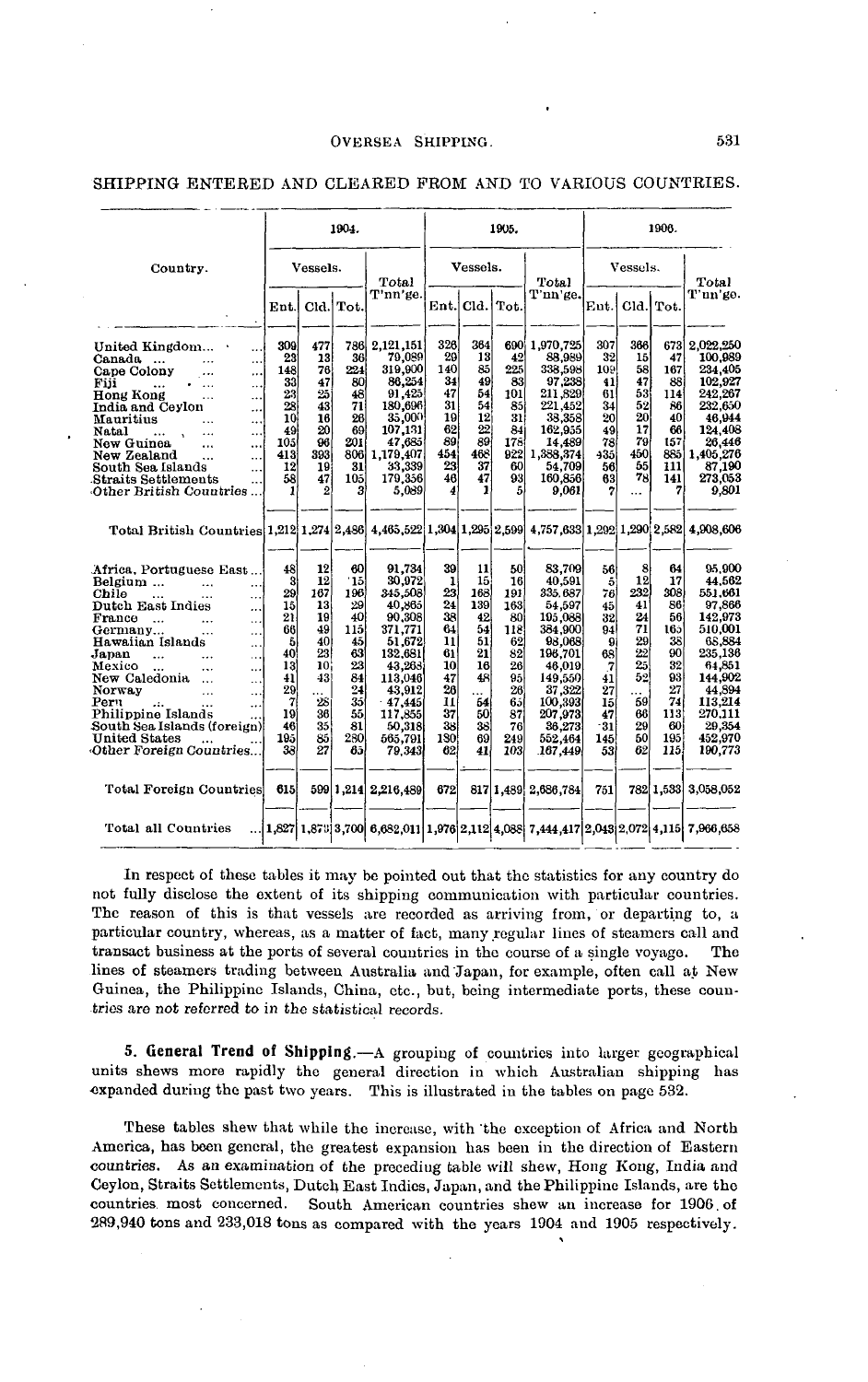Of the increase over 1904, 206,153 tons was with Chile, 65,769 with Peru, and 14,955 with the Argentine Republic. Vessels arriving in Australia from South American ports are almost without exception in ballast.

Shipping with African countries—mainly confined to Cape Colony, Natal, Portuguese East Africa and Madagascar—rose from 565,759 tons in 1904 to 649,802 tons in 1905, but fell to 525,574 tons in 1906. Of the total tonnage entering Australia from African countries 91 per cent., equal to 65 per cent, of the total tonnage between the two continents, was in ballast:—

# GENERAL DIRECTION OP THE SHIPPING OP THE COMMONWEALTH.

|                                                                                                                                                                                                                                                                                                                                                                                                           |                                                                                                                              | 1904.<br>1905.                                                                                                  |                                                                                                                               |                                                                                                                  | 1906.                                                                                                                         |                                                                                                               |
|-----------------------------------------------------------------------------------------------------------------------------------------------------------------------------------------------------------------------------------------------------------------------------------------------------------------------------------------------------------------------------------------------------------|------------------------------------------------------------------------------------------------------------------------------|-----------------------------------------------------------------------------------------------------------------|-------------------------------------------------------------------------------------------------------------------------------|------------------------------------------------------------------------------------------------------------------|-------------------------------------------------------------------------------------------------------------------------------|---------------------------------------------------------------------------------------------------------------|
| Countries.                                                                                                                                                                                                                                                                                                                                                                                                |                                                                                                                              | Tonnage.                                                                                                        |                                                                                                                               | Tonnage.                                                                                                         |                                                                                                                               | Tonnage.                                                                                                      |
|                                                                                                                                                                                                                                                                                                                                                                                                           | Entered.                                                                                                                     | Cleared.                                                                                                        | Entered.                                                                                                                      | Cleared.                                                                                                         | Entered.                                                                                                                      | Cleared.                                                                                                      |
| United Kingdom and Euro-<br>Cargo<br>Ballast<br>pean Countries<br>$\cdots$<br>$\ddotsc$<br>Cargo<br>New Zealand<br><br>$\ddotsc$<br>Ballast<br>Asiatic Countries and Islands<br>Cargo<br>in the Pacific<br>Ballast<br>$\overline{a}$<br>$\cdots$<br>Cargo<br>Africa<br>$\cdots$<br><br>$\cdots$<br>Ballast<br>Cargo<br>North and Central America<br>Ballast<br>Cargo<br>South America<br><br>)<br>Ballast | 1,243,845<br>33,415<br>464.404<br>119,800<br>388,850<br>158.493<br>44.241<br>323,850<br>392,612<br>83,319<br>2,118<br>74.752 | 1,396,385<br>4,655<br>576,448<br>18,755<br>565.748<br>28,947<br>191.881<br>5,787<br>218.502<br>1,728<br>343,476 | 1.263,010<br>84,364<br>505.898<br>131,196<br>390.154<br>355,994<br>45,335<br>380,424<br>355,821<br>121.402<br>1,714<br>89,774 | 1.315.543<br>664.411<br>86,869<br>777,016<br>33.721<br>220.560<br>3,483<br>202.523<br>29.425<br>376.654<br>9.126 | 1.350,946<br>76,946<br>529.494<br>118,368<br>479,032<br>466,893<br>33,348<br>341,761<br>372,306<br>42,917<br>2,154<br>191,980 | 1,382,948<br>74<br>712,153<br>45,261<br>906,065<br>32,998<br>152,465<br>192,590<br>19.807<br>508,972<br>7,180 |
| Cargo<br>Total<br>$\ddotsc$<br><br>Ballast<br>Total                                                                                                                                                                                                                                                                                                                                                       | 2,536,070<br>793,629<br>3,329,699                                                                                            | 3,292,440<br>59,872<br>3,352,312                                                                                | 2,561,932<br>1,163,154<br>3,725,086                                                                                           | 3,556,707<br>162,624<br>3,719,331                                                                                | 2.767.280<br>1,238,865<br>4,006,145                                                                                           | 3,855,193<br>105,320<br>3.960,513                                                                             |

### TONNAGE—ENTERED AND CLEARED.

|                                                                                                                                                           |                                      |                                       |                                               | 1904.                                                                |                                                                      |                                                                      | 1906 Compared with-                                    |                                                              |                     |                                                              |
|-----------------------------------------------------------------------------------------------------------------------------------------------------------|--------------------------------------|---------------------------------------|-----------------------------------------------|----------------------------------------------------------------------|----------------------------------------------------------------------|----------------------------------------------------------------------|--------------------------------------------------------|--------------------------------------------------------------|---------------------|--------------------------------------------------------------|
|                                                                                                                                                           | Countries.                           |                                       |                                               |                                                                      | 1905.                                                                | 1906.                                                                | 1904.                                                  |                                                              | 1905.               |                                                              |
| United Kingdom & European Countries<br>New Zealand<br>Asiatic Countries & Islands in the Pacific<br>Africa.<br>North and Central America<br>South America | $\cdots$<br><br>$\cdots$<br>$\cdots$ | $\cdots$<br>.<br>$\cdots$<br>$\cdots$ | $\cdots$<br>$\cdots$<br>$\cdots$<br>$\ddotsc$ | 2.678.300<br>1.179.407<br>1.142.038<br>565,759<br>696.161<br>420.346 | 2.662.917<br>1,388,374<br>1.556.885<br>649,802<br>709.171<br>477.268 | 2,810,914<br>1.405.276<br>1.884.988<br>527.574<br>627.620<br>710.286 | $\ddot{}$<br>$\ddot{}$<br>$\ddot{}$<br>--<br>--<br>$+$ | 132,614<br>225,869<br>742,950<br>38,185<br>68.541<br>289,940 | $\div$<br>$1+$<br>÷ | 147.997<br>16.902<br>328,103<br>122.228<br>81.551<br>233.018 |
|                                                                                                                                                           | Cargo<br>Ballast                     | $\cdots$<br>$\cdots$                  | $\ddotsc$<br>                                 | 5.828.510<br>853.501                                                 | 6.118.639<br>1.325.778                                               | 6,622,473<br>1.344.185                                               | $\ddot{}$<br>$\ddot{}$                                 | 793,963<br>490.684                                           | $+$                 | 503.834<br>18.407                                            |
| Total                                                                                                                                                     | <br>$\cdots$                         | $\cdots$                              | $\ddotsc$                                     | 6.682.011                                                            | 7.444.417                                                            | 7,966,658                                                            |                                                        | $+1.284.647$                                                 | $\div$              | 522.241                                                      |

**6. Nationality of Oversea Shipping.**—The greater part of the oversea carrying trade of the Commonwealth—72.84 per cent, in 1906—is done by vessels of British nationality, but that the foreign nations have secured a steadily increasing proportion of the Australian trade during the past two years will be readily seen from the following table :—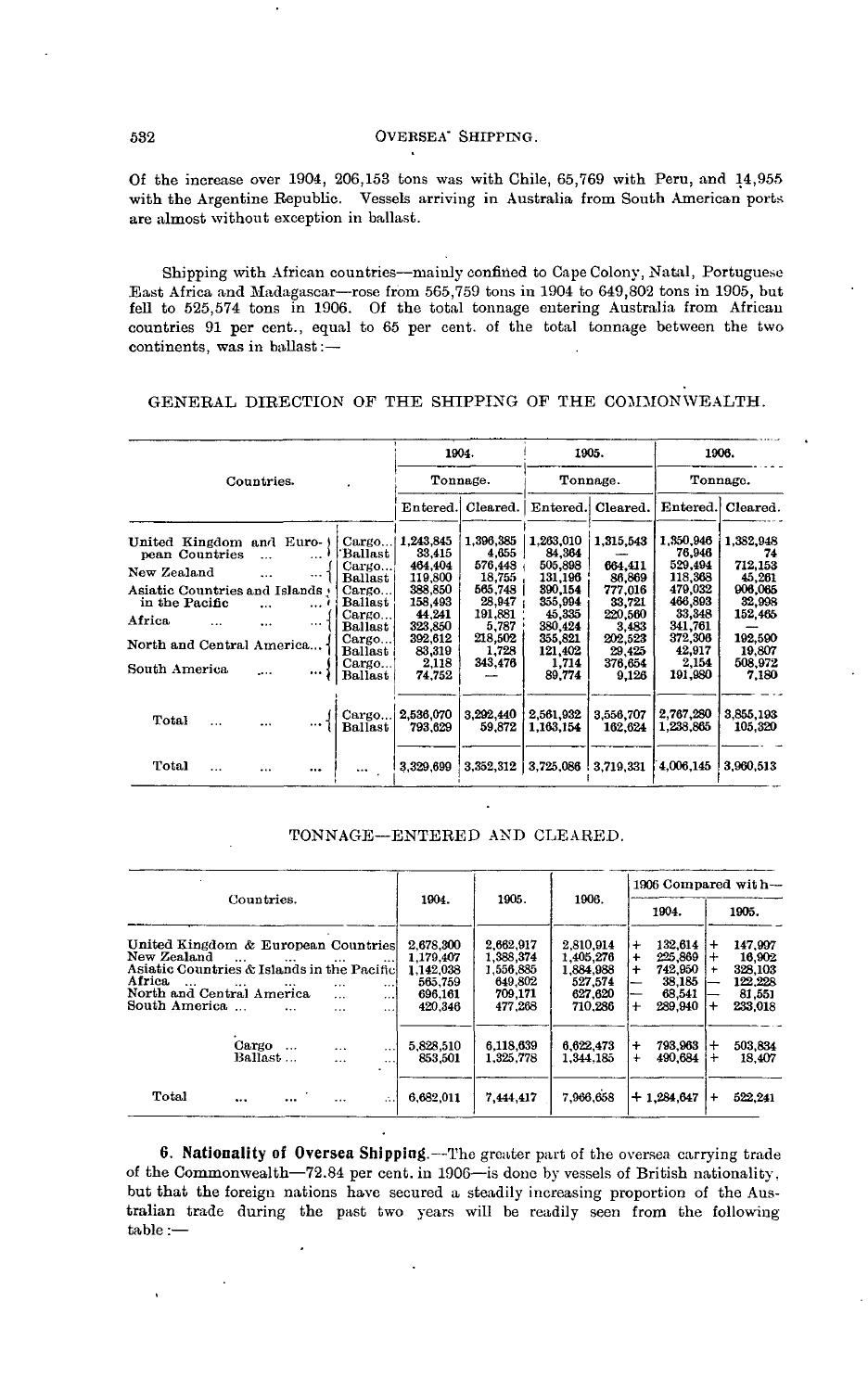# NATIONALITY OF ALL VESSELS WHICH ENTERED AND CLEARED THE

# COMMONWEALTH PROM AND TO OVERSEA COUNTRIES, 1904 TO

1906.

| Nationality.                                                                                                                                                                                                                                                                       |                                                     |                                                                                                                         | Tonnage.                                                                                    |                                                                                                                        |                                                                                              | Percentage.                                                          |                                                                                               |
|------------------------------------------------------------------------------------------------------------------------------------------------------------------------------------------------------------------------------------------------------------------------------------|-----------------------------------------------------|-------------------------------------------------------------------------------------------------------------------------|---------------------------------------------------------------------------------------------|------------------------------------------------------------------------------------------------------------------------|----------------------------------------------------------------------------------------------|----------------------------------------------------------------------|-----------------------------------------------------------------------------------------------|
|                                                                                                                                                                                                                                                                                    |                                                     | 1904.                                                                                                                   | 1905.                                                                                       | 1906.                                                                                                                  | 1904.                                                                                        | 1905.                                                                | 1906.                                                                                         |
| BRITISH-<br>Australian<br>United Kingdom<br>New Zealand<br>Other British                                                                                                                                                                                                           | <br><br><br>                                        | 548.039<br>3.827,883<br>.646.287<br>12,813                                                                              | 569,210<br>4,201,185<br>752,325<br>22,642                                                   | 642.422<br>4,341,502<br>800.402<br>18,626                                                                              | 8.20<br>57.28<br>9.67<br>0.20                                                                | 7.65<br>56.43<br>10.11<br>0.30                                       | 8.06<br>54.50<br>10.05<br>0.23                                                                |
| <b>Total British</b>                                                                                                                                                                                                                                                               |                                                     | 5,035,022                                                                                                               | 5.545.362                                                                                   | 5,802,952                                                                                                              | 75.35                                                                                        | 74.49                                                                | 72.84                                                                                         |
| FOREIGN-<br>Austrian<br>$\cdots$<br>Danish<br>.<br>Dutch<br>$\cdots$<br>French<br>$\cdots$<br>German<br>$\ddotsc$<br><b>Italian</b><br>$\cdots$<br>Japanese<br>$\cdots$<br>Norwegian<br>$\ddotsc$<br>Russian<br>.<br>Swedish<br>$\ddotsc$<br><b>United States</b><br>Other Foreign | <br>.<br><br><br>.<br>.<br><br>.<br>.<br>.<br><br>. | 9.103<br>11.082<br>15,085<br>296,179<br>597.795<br>128,575<br>14.981<br>224.391<br>44,581<br>17.351<br>280,198<br>7.668 | 20.310<br>19.989<br>517,154<br>633.197<br>106,017<br>263,103<br>41,033<br>29,963<br>268,289 | 9.982<br>11,758<br>20,392<br>475,839<br>836.793<br>81,195<br>61,054<br>366.978<br>55,138<br>31,085<br>208,228<br>5,264 | 0.14<br>0.17<br>0.23<br>4.43<br>8.95<br>1.92<br>0.22<br>3.36<br>0.67<br>0.26<br>4.19<br>0.11 | 0.27<br>0.27<br>6.95<br>8.51<br>1.42<br>3.54<br>0.55<br>0.40<br>3.60 | 0.12<br>0.15<br>0.26<br>5.87<br>10.50<br>1.02<br>0.77<br>4.61<br>0.69<br>0.39<br>2.61<br>0.07 |
| Total Foreign                                                                                                                                                                                                                                                                      |                                                     | 1,646,989                                                                                                               | 1,899,055                                                                                   | 2,163,706                                                                                                              | 24.65                                                                                        | 25.51                                                                | 27.16                                                                                         |
| Grand Total                                                                                                                                                                                                                                                                        |                                                     | 6.682,011                                                                                                               | 7,444,417                                                                                   | 7,966,658                                                                                                              | 100                                                                                          | 100                                                                  | 100                                                                                           |

The tonnage of Australian-owned vessels engaged in the oversea trade represents about 8 per cent, of the total, and the tonnage of New Zealand vessels about 10 per cent. Both are engaged mainly in the trade with New Zealand and eastern countries. An examination of the figures in the above table shews that, of the increase in tonnage in 1906 as compared with 1904, viz., 1,284,647 tons, 767,930 tons *(i.e.,* 59.78 per cent.) was British and 516,717 tons *(i.e.,* 40.22 percent.) was foreign, and that the increase of 1906 over 1905 was only 49.32 per cent, for British vessels. But to sustain the proportion of British tonnage as in 1904 it was necessary that 75.35 per cent, of the increase should be British. The more important competitors for the Australian shipping trade among the foreign nations are Germany, France, and Norway, and it is therefore of interest to consider the general direction of this trade. It is well to bear in mind, when comparing the figures in the table on the next page, that the French shipping from and to France and to New Caledonia is practically identical with the steamers of the Messageries Mantimes, which maintain a regular service between France and New Caledonia *via* Australian ports, and that the German shipping from and to Germany consists mainly of the vessels of two lines, the Norddeutscher Lloyd, and the German-Australian Steamship Company, which have had regular and frequent services to Australian ports for the past twenty-five years:—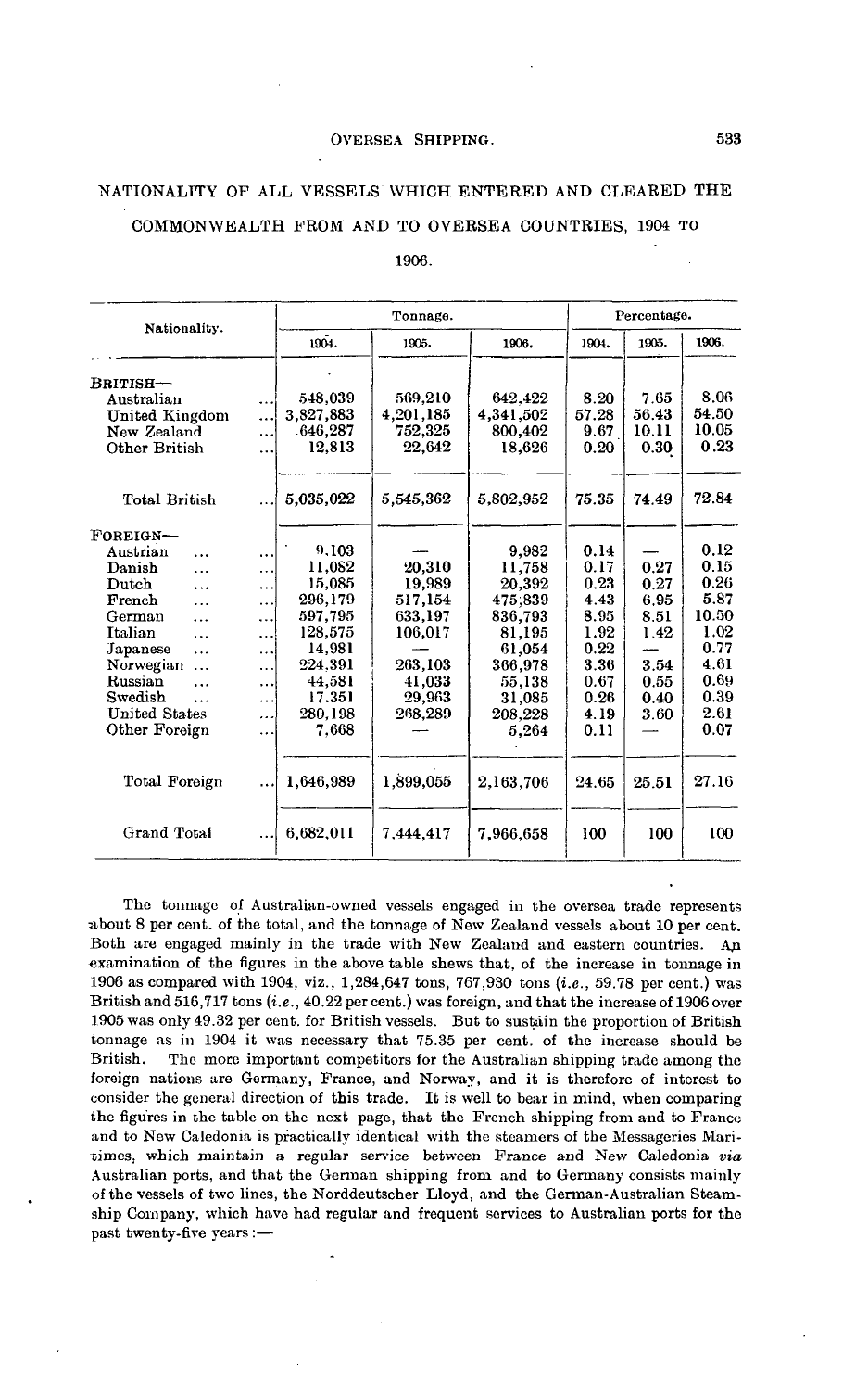|                                                                                                                                                                                                                                                                                                                                                             |                                                                      |                                                                                   |                                                                                    | Nationality.                                                            |                                                                                    |                                                                         |
|-------------------------------------------------------------------------------------------------------------------------------------------------------------------------------------------------------------------------------------------------------------------------------------------------------------------------------------------------------------|----------------------------------------------------------------------|-----------------------------------------------------------------------------------|------------------------------------------------------------------------------------|-------------------------------------------------------------------------|------------------------------------------------------------------------------------|-------------------------------------------------------------------------|
| Countries.                                                                                                                                                                                                                                                                                                                                                  |                                                                      | French.                                                                           |                                                                                    | German.                                                                 |                                                                                    | Norwegian.                                                              |
|                                                                                                                                                                                                                                                                                                                                                             | Entered.                                                             | Cleared.                                                                          | Entered.                                                                           | Cleared.                                                                | Entered.                                                                           | Cleared.                                                                |
| EUROPEAN COUNTRIES-<br>United Kingdom<br>$\cdots$<br><br>Belgium<br>$\ddotsc$<br><br>France<br>$\ddotsc$<br><br>.<br>Germany<br><br><br>Norway<br>$\ddotsc$<br>.<br><br>Sweden<br>$\ddotsc$<br>$\cdots$<br>.<br>Other European Countries<br><br>NEW ZEALAND<br><br>ASIATIC COUNTRIES AND<br>- Is<br>LANDS IN THE PACIFIC-                                   | Tons.<br>32,119<br>4,262<br>69,999<br>2,664<br>$\cdots$<br><br>9,223 | Tons.<br>47,461<br>9,317<br>43,445<br><br><br><br>2,932                           | Tons.<br>4,385<br>4,804<br>$\cdots$<br>250,751<br>5,235<br>8,273<br>1,748<br>2,804 | Tons.<br>43,978<br>8,849<br>3,249<br>234,325<br><br>.<br>.<br>2.804     | Tons.<br>3,202<br>$\ddotsc$<br><br>1,039<br>15,865<br>1.754<br>12,037              | Tons.<br>22,029<br><br>.<br><br>2.044<br>10,545                         |
| Japan<br>$\ddotsc$<br>$\cdots$<br><br>New Caledonia<br>$\cdots$<br>.<br>Philippine Islands<br><br>South Sea Islands<br>$\cdots$<br><b>Straits Settlements</b><br><br>Other Asiatic Countries<br><br>AFRICAN COUNTRIES-<br>Africa, Portuguese East<br><br>Cape Colony<br><br><br>Natal<br>$\ddotsc$<br>$\ddotsc$<br>$\ddotsc$<br>Other African Countries<br> | 61,532<br><br>.<br><br>15.328<br>8,387<br>3,411                      | 1,779<br>73,926<br><br>$\ddotsc$<br>$\ddotsc$<br>5.236<br>.<br>.<br>$\cdots$<br>. | 28,886<br>2,575<br>1,927<br>13,290<br>21.969<br>10,818<br>12,793<br>6,951<br>.     | 21,621<br>7.539<br>1.617<br>13,246<br>10,057<br>2,782<br>$\ddotsc$<br>. | 2,296<br>20.649<br>8,801<br>7,945<br>10,608<br>16,262<br>40,557<br>6,218<br>11,316 | 20.116<br>12,065<br>4.729<br>7,667<br>3,769<br>40.324<br>1,565<br>4,047 |
| NTH. AMERICAN COUNTRIES-<br><b>United States</b><br>$\ddotsc$<br>Other Nth. Amer. Countries<br>STH. AMERICAN COUNTRIES-<br>Chile<br>$\ddotsc$<br>Peru<br>$\ddotsc$<br>Other Sth. Amer. Countries                                                                                                                                                            | 16,510<br>1,779<br>12,238<br><br>$\ddotsc$                           | 30,477<br>$\ddotsc$<br>23,814<br><br>                                             | 3,366<br>13,215<br>23,178<br>3,163<br>779                                          | .<br><br>49,122<br>13,544<br>3,150                                      | 9,356<br>2,433<br><br>$\cdots$<br>8,219                                            | 2.419<br>4,831<br>28,702<br>11,716<br>11,853                            |
| Total                                                                                                                                                                                                                                                                                                                                                       | 237,452                                                              | 238,387                                                                           | 420,910                                                                            | 415,883                                                                 | 178,557                                                                            | 188,421                                                                 |
| In ballast<br>$\cdots$                                                                                                                                                                                                                                                                                                                                      | 121,666                                                              | 36.205                                                                            | 100,654                                                                            |                                                                         | 128,635                                                                            | 3,555                                                                   |

# SHIPPING OP PRINCIPAL FOREIGN NATIONS BETWEEN AUSTRALIA AND OTHER COUNTRIES DURING 1906.

A further analysis is appended, distinguishing between steam and sailing vessels of British and foreign nationality, which entered and cleared the Commonwealth during the years 1904-6. Steam tonnage during 1906 was 1,422,707 greater than in 1904, 1,000,918 tons *(i.e.,* 70.35 per cent.) of the increase being British, and 421,789 tons *(i.e.,* 29.65 per cent.) being foreign, thus reducing the proportion of British steamers from 83 per cent, in 1904 to 80 per cent, in 1906. The tonnage of sailing vessels shews a decrease during the same period of 138,060 tons, British tonnage falling by 232,988 tons, while that of foreign nations increased by 94,928 tons.

The table on page 535 shews the proportion of steam and sailing vessels engaged in the Australian trade. As might be expected, the proportion of sailing vessels is shewn to be a decreasing one, falling during the period under review from 33 per cent, to 26 per cent, of the total tonnage.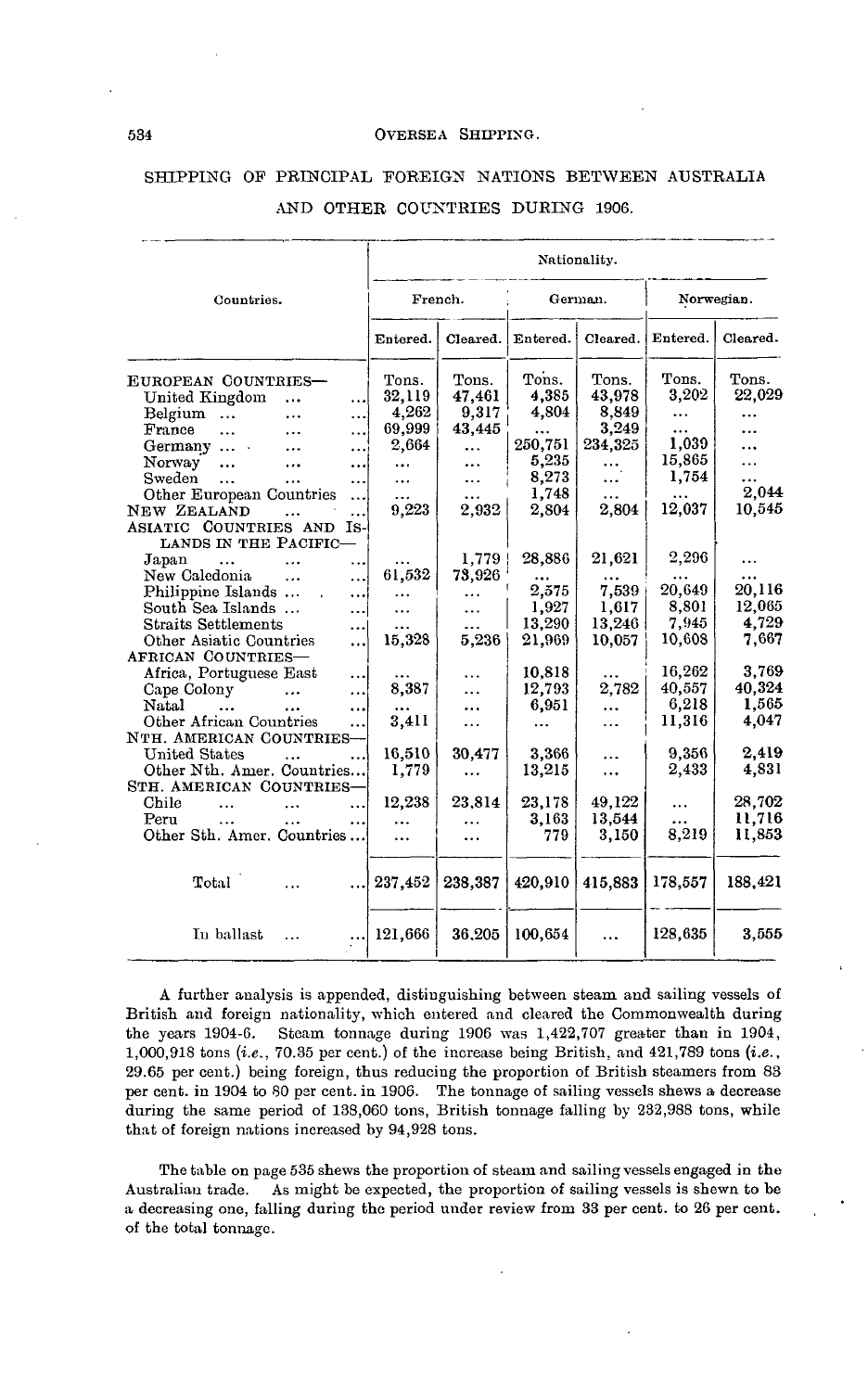|                                          |                          |                       |                        | 1904.                |                      |                        | 1905.                |                             |                        | 1906.                |                 |
|------------------------------------------|--------------------------|-----------------------|------------------------|----------------------|----------------------|------------------------|----------------------|-----------------------------|------------------------|----------------------|-----------------|
| Description and<br>Nationality of        |                          |                       |                        |                      | Percentages.         |                        |                      | Percentages.                |                        |                      | Percentages.    |
| Vessels.                                 |                          |                       | Tonnage.               | Total<br>of<br>Kind. | Grand<br>Total.      | Tonnage.               | Total<br>of<br>Kind. | Grand<br>Total.             | Tonnage.               | Total<br>of<br>Kind. | Grand<br>Total. |
| Steam-<br><b>British</b><br>Foreign      | $\ddot{\phantom{a}}$<br> | <br>                  | 3,742,498<br>764,978   | 83<br>17             | $\cdots$<br>         | 4,368,183<br>901,202   | 83<br>17             | <br>$\cdots$                | 4.743.416<br>1,186,767 | 80<br>20             | <br>٠           |
|                                          | Total steam              |                       | 4,507,476              | 100                  | 67                   | 5,269,385              | 100                  | 71                          | 5,930,183              | 100                  | 74              |
| Sailing-<br>British<br>Foreign           | $\cdots$<br>             | $\cdots$<br>$\ddotsc$ | 1,292,524<br>882,011   | 59<br>41             | $\cdots$<br>$\cdots$ | 1.177,179<br>997,853   | 54<br>46             | $\cdots$<br>$\cdots$        | 1.059,536<br>976,939   | 52<br>48             |                 |
|                                          | Total sailing            |                       | 2,174,535              | 100                  | 33                   | 2,175,032              | 100                  | 29                          | 2,036,475              | 100                  | 26              |
| Steam and Sailing-<br>British<br>Foreign | $\ddotsc$<br>$\cdots$    | $\cdots$<br>$\ddotsc$ | 5,035,022<br>1,646,989 | 75<br>25             | <br>                 | 5,545,362<br>1,899,055 | 74<br>26             | <br>                        | 5,802,952<br>2,163,706 | 73<br>27             | $\cdots$<br>    |
| Total                                    | $\cdots$                 |                       | 6,682,011              | 100                  | 100                  | 7,444,417              | 100                  | $\ddot{\phantom{1}}$<br>100 | 7,966,658              | 100                  | 100             |

### STEAM AND SAILING VESSELS ENTERED AND CLEARED, 1904 TO 1906.

**7. Tonnage in Ballast.**—The following table shews the tonnage of oversea vessels which entered and cleared the Commonwealth in ballast during the years 1904-6. Of the total British tonnage which entered during 1906, 27.28 per cent, was in ballast, and of foreign tonnage 39.88 per cent, was in similar condition. Of the total tonnage which entered the Commonwealth during 1906. 30.92 per cent, was in ballast, while of the tonnage cleared 2.66 per cent, only was without cargo : $-$ 

TONNAGE ENTERED AND CLEARED IN BALLAST, 1904 TO 1906.

| Year.                                              |                  |                               | Entered.                      |                                   | Cleared.                    |                           |                              |  |  |
|----------------------------------------------------|------------------|-------------------------------|-------------------------------|-----------------------------------|-----------------------------|---------------------------|------------------------------|--|--|
|                                                    |                  | British.                      | Foreign.                      | Total.                            | British.                    | Foreign.                  | Total.                       |  |  |
| 1904<br>$\ddotsc$<br>1905<br>$\ddotsc$<br>1906<br> | <br><br>$\cdots$ | 508.237<br>772.423<br>808.190 | 285,392<br>390.731<br>430.675 | 793.629<br>1.163.154<br>1.238.865 | 54,569<br>102,890<br>65,263 | 5.303<br>59,734<br>40.057 | 59,872<br>162.624<br>105,320 |  |  |

# PROPORTION OF TOTAL BRITISH AND FOREIGN TONNAGE WHICH ENTERED AND CLEARED IN BALLAST, 1904 TO 1906.

|                      |                          |                          |                                      | Entered.                             |                                      | Cleared.                          |                                   |                                   |  |  |
|----------------------|--------------------------|--------------------------|--------------------------------------|--------------------------------------|--------------------------------------|-----------------------------------|-----------------------------------|-----------------------------------|--|--|
|                      | Year.                    |                          | British.                             | Foreign.                             | Total.                               | British.                          | Foreign.                          | Total.                            |  |  |
| 1904<br>1905<br>1906 | <br>$\cdots$<br>$\cdots$ | $\cdots$<br>$\cdots$<br> | per cent.<br>20.15<br>27.84<br>27.28 | per cent.<br>35.35<br>41.08<br>39.88 | per cent.<br>23.84<br>31.22<br>30.92 | per cent.<br>2.17<br>3.71<br>2.30 | per cent.<br>0.63<br>6.30<br>3.70 | per cent.<br>1.79<br>4.37<br>2.66 |  |  |

Vessels in search of freights arrive in Australia from all parts of the world. The tonnage which entered each State of the Commonwealth, in ballast, during 1906 was as follows :—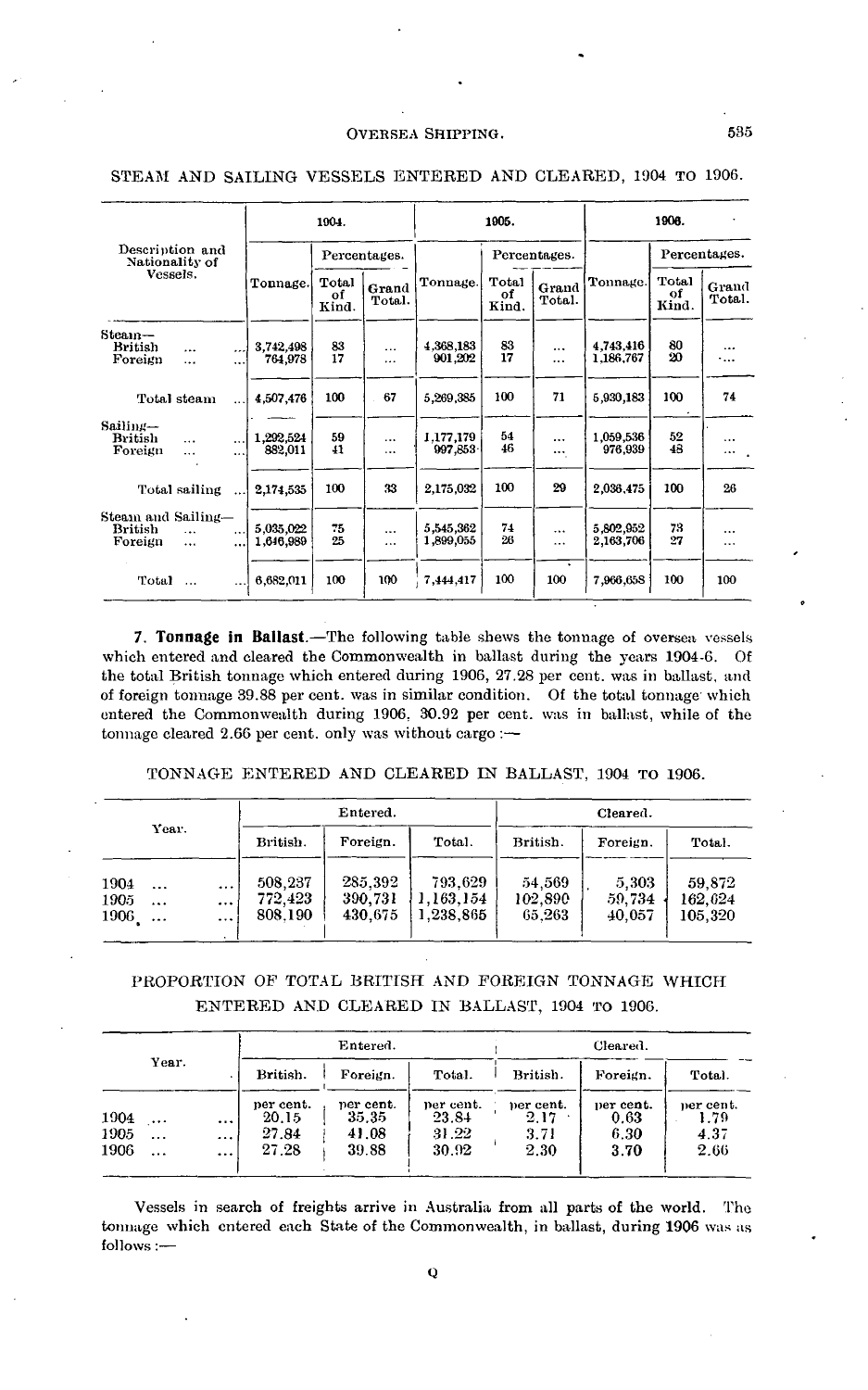TONNAGE OF OVERSEA VESSELS IN BALLAST WHICH ENTERED EACH STATE OF THE COMMONWEALTH DURING THE YEAR 1906.

| <b>State</b><br>$\cdots$       | $\cdots$ |                                  | N.S.W. Victoria., Q'land.   S. Aust.   W. Aust. |      |                    |                                        | Tas.  | C'wealth.                  |
|--------------------------------|----------|----------------------------------|-------------------------------------------------|------|--------------------|----------------------------------------|-------|----------------------------|
| Tonnage<br>Percentage of total | $\cdots$ | <br>$\dots$   845.686  <br>68.26 | 20,830<br>1.68                                  | 3.40 | 13.15 <sup>1</sup> | $42,076$   162,914   108,035  <br>8.72 | 4.791 | 59.324 1.238,865<br>100.00 |

The large exports of coal from New South Wales afford special inducements to vessels in search of freights. During 1906, 845,686 tons, or 68.26 per cent, of all ballast tonnage arriving in Australia, entered in New South Wales, 673,747 tons having entered at the coal port of Newcastle. The heavy exports during 1906 of wheat, wool, and timber have also furnished freights for vessels arriving in ballast in various parts of the Commonwealth.

**8. Shipping at Ports.**—Appended is an abstract of the total shipping tonnage—oversea and coastwise—which entered the more important ports of Australia during the year 1906, together with similar information in regard to some of the ports of New Zealand and of the United Kingdom. The figures for the United Kingdom ports are for the year 1905, the latest available :—

| Port.                    |           | Tonnage<br>Entered. | Port.                                   | Tonnage<br>Entered. |
|--------------------------|-----------|---------------------|-----------------------------------------|---------------------|
| AUSTRALIA-               |           |                     | ENGLAND AND WALES-                      |                     |
| Sydney<br>.              | $\cdots$  | 5,430,498           | London                                  | 17,188,947          |
| Melbourne<br>.           |           | 4,310,914           | Liverpool (including)                   |                     |
| Port Adelaide            |           | 2,877,702*          | Birkenhead)                             | 11,015,451          |
| Newcastle<br>$\ddotsc$   | $\ddotsc$ | 2.124,279           | Cardiff                                 | 9,016,262           |
| <b>Brishane</b><br>.     |           | 1,645,422           | Newcastle and N. & S.                   |                     |
| Fremantle<br>$\ddotsc$   |           | 1.556,444           | Shields<br>$\cdots$                     | 8,822,498           |
| Townsville<br>$\ddotsc$  | $\ddotsc$ | 872,393             | Southampton<br>.                        | 3,502,566           |
| Albany<br>.              | $\ddotsc$ | 763,456             | Hull<br>$\cdots$<br>$\ddotsc$           | 3,296.759           |
| Hobart<br>               | $\ddotsc$ | 684,313             | Dover<br>$\ddotsc$<br>$\cdots$          | 3,119,918           |
| Geelong<br>              | $\cdots$  | 477.228             | Newport<br>$\ddotsc$<br>.               | 2,712,627           |
| Rockhampton<br>$\ddotsc$ | $\cdots$  | 536,771             | Sunderland<br>$\ddotsc$<br>$\cdots$     | 2,668,573           |
| Mackay<br>               |           | 515,252             | Middlesborough<br>اءءء                  | 2,077,865           |
| Cairns<br>٠<br>$\cdots$  |           | 468,271             | Blyth<br>$\ddotsc$<br>                  | 2,005,976           |
| Port Pirie<br>$\cdots$   |           | 359,030             | <b>Bristol</b><br>$\cdots$<br>          | 1,886,596           |
| Bowen<br>$\cdots$        | $\ddotsc$ | 291,336             | <b>Swansea</b><br>$\ddotsc$<br>$\cdots$ | 1,652,326           |
| Bunbury<br>              | $\ddotsc$ | 288,462             | Manchester<br>$\ddotsc$<br>             | 1,647,774           |
| Launceston<br>$\ddotsc$  | .         | 243,875             | SCOTLAND-                               |                     |
| NEW ZEALAND-             |           |                     | Glasgow<br>$\cdots$                     | 4,038,269           |
| Wellington<br>$\ddotsc$  | $\cdots$  | 2,893,242           | Leith<br>$\ddotsc$<br>                  | 1,787,638           |
| Auckland<br>$\cdots$     | $\ddotsc$ | 1,471,586           | IRELAND-                                |                     |
| Lyttelton<br>            | $\ddotsc$ | 1,954,576           | Belfast<br>$\cdots$<br>$\ddotsc$        | 2,729,907           |
| Dunedin<br>.             |           | 868,369             | Dublin<br>$\cdots$                      | 2,465,610           |
|                          | .         |                     |                                         |                     |

SHIPPING OF PORTS, AUSTRALIA AND VARIOUS COUNTRIES.

\* Exclusive of coastwise shipping confined to the State of South Australia.

From the figures above it may be seen that the shipping business of the ports of Sydney and Melbourne is only exceeded by that of four ports in the United Kingdom, ' viz., London, Liverpool, Cardiff, and Newcastle.

**9. Vessels Registered.**—The number and net tonnage of steam and sailing vessels on the registers at the various ports of the Commonwealth at the end of each of the years 1901 to 1906 are as follows:—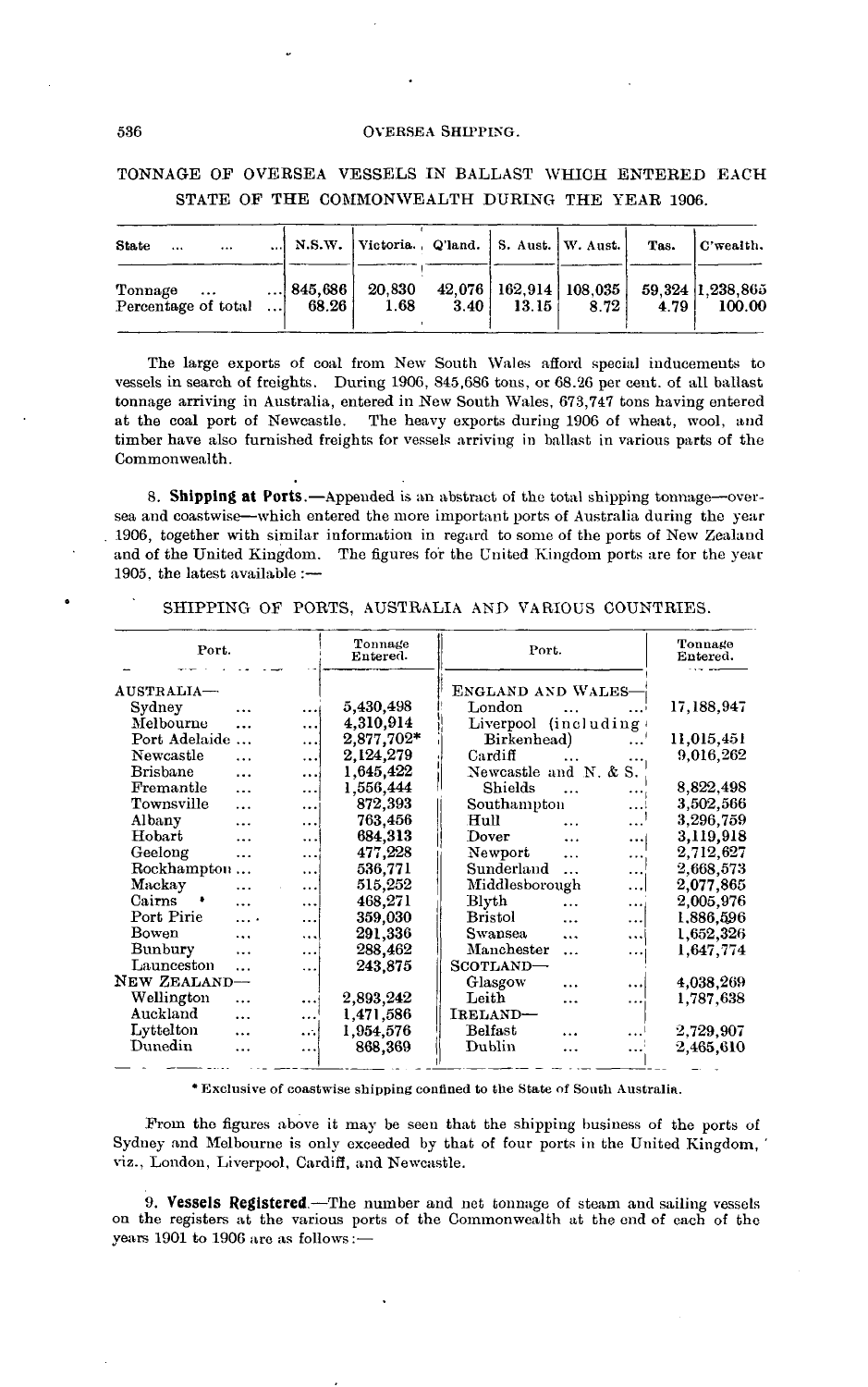### INTERSTATE SHIPPING.

|      |           |          |         | Steam.                 |         | Sailing.               | Total.  |                  |  |
|------|-----------|----------|---------|------------------------|---------|------------------------|---------|------------------|--|
|      | Year.     |          | Number. | <b>Net</b><br>Tonnage. | Number. | <b>Net</b><br>Tonnage. | Number. | Net.<br>Tonnage. |  |
| 1901 | $\cdots$  | $\cdots$ | 943     | 203,541                | 1,433   | 141,722                | 2,376   | 345,263          |  |
| 1902 | $\cdots$  | $\cdots$ | 965     | 208,043                | 1,483   | 141.125                | 2,448   | 349.168          |  |
| 1903 | $\cdots$  | $\cdots$ | 1,004   | 219,985                | 1,578   | 136,888                | 2.582   | 356,873          |  |
| 1904 | $\cdots$  | $\cdots$ | 1.011   | 223.558                | 1.700   | 129,801                | 2.711   | 353,359          |  |
| 1905 |           | $\cdots$ | 1,052   | 222,551                | 1,690   | 129.291                | 2.742   | 351,842          |  |
| 1906 | $\ddotsc$ |          | 1,082   | 238,742                | 1.644   | 128.288                | 2.726   | 367,030          |  |

# VESSELS ON THE REGISTER, 1901 TO 190G.\*

\* Prior to 1904 vessels registered in the Northern Territory of South Australia are not included.

**10. Vessels Built.**—The following table shews the number and net tonnage of steam and sailing vessels built and registered in Australia during the years 1901 to 1906:—

|      |          |           | Steam.  |                        | Sailing. | Total.          |         |                        |
|------|----------|-----------|---------|------------------------|----------|-----------------|---------|------------------------|
|      | Year.    |           | Number. | <b>Net</b><br>Tonnage. | Number.  | Net<br>Tonnage. | Number. | <b>Net</b><br>Tonnage. |
| 1901 | $\cdots$ |           | 16      | 1,533                  | 35       | 960             | 51      | 2,493                  |
| 1902 | $\cdots$ | $\ddotsc$ | 21      | 1,195                  | 58       | 1,574           | 79      | 2,769                  |
| 1903 | $\cdots$ | $\cdots$  | 35      | 1,536                  | 51       | 1,160           | 86      | 2,696                  |
| 1904 | $\cdots$ | $\cdots$  | 16      | 730                    | 54       | 1,079           | 70      | 1,809                  |
| 1905 | $\cdots$ | $\cdots$  | 29      | 1.375                  | 12       | 417             | 41      | 1,792                  |
| 1906 | $\cdots$ | $\cdots$  | 28      | 874                    | 17       | 1,109           | 45      | 1,983                  |
|      |          |           |         |                        |          |                 |         |                        |

VESSELS BUILT AND REGISTERED, 1901 TO 1906.

# **3. Interstate Shipping.**

**1. Total Vessels and Tonnage.**—In the following table are shewn the number and tonnage of vessels recorded as having entered each State of the Commonwealth from any other State therein, and similarly the number and tonnage clearing from each State to other Commonwealth States. The table gives results for the quinquennial intervals since 1886. The shipping on the Murray River, between the States of New South Wales, Victoria and South Australia, is not included:—

### INTERSTATE SHIPPING, 1886 TO 1906. WINDER OF VESSELS.

### ENTERED.

|                                                                                                          | State.                                       |                               |                                              | 1886.                               | 1891.                               | 1896.                                 | 1901.                                | 1906.                               |
|----------------------------------------------------------------------------------------------------------|----------------------------------------------|-------------------------------|----------------------------------------------|-------------------------------------|-------------------------------------|---------------------------------------|--------------------------------------|-------------------------------------|
| New South Wales<br>Victoria<br>Queensland<br>South Australia and Northern Territory<br>Western Australia | $\cdots$<br>$\cdots$<br>$\cdots$<br>$\cdots$ | <br>$\cdots$<br>$\cdots$<br>. | $\cdots$<br>$\cdots$<br>$\cdots$<br>$\cdots$ | 1,603<br>1.433<br>615<br>671<br>187 | 1,692<br>1,525<br>376<br>761<br>149 | 1.470<br>1.280<br>439<br>1.000<br>520 | .1.611<br>1,502<br>430<br>719<br>446 | 1,575<br>1,561<br>478<br>838<br>335 |
| Tasmania<br>$\cdots$                                                                                     | .                                            | $\cdots$                      | $\cdots$                                     | 576                                 | 680                                 | 567                                   | 713                                  | 840                                 |
| Commonwealth                                                                                             | $\cdots$                                     | $\cdots$                      |                                              | 5.085                               | 5,183                               | 5,276                                 | 5.421                                | 5,627                               |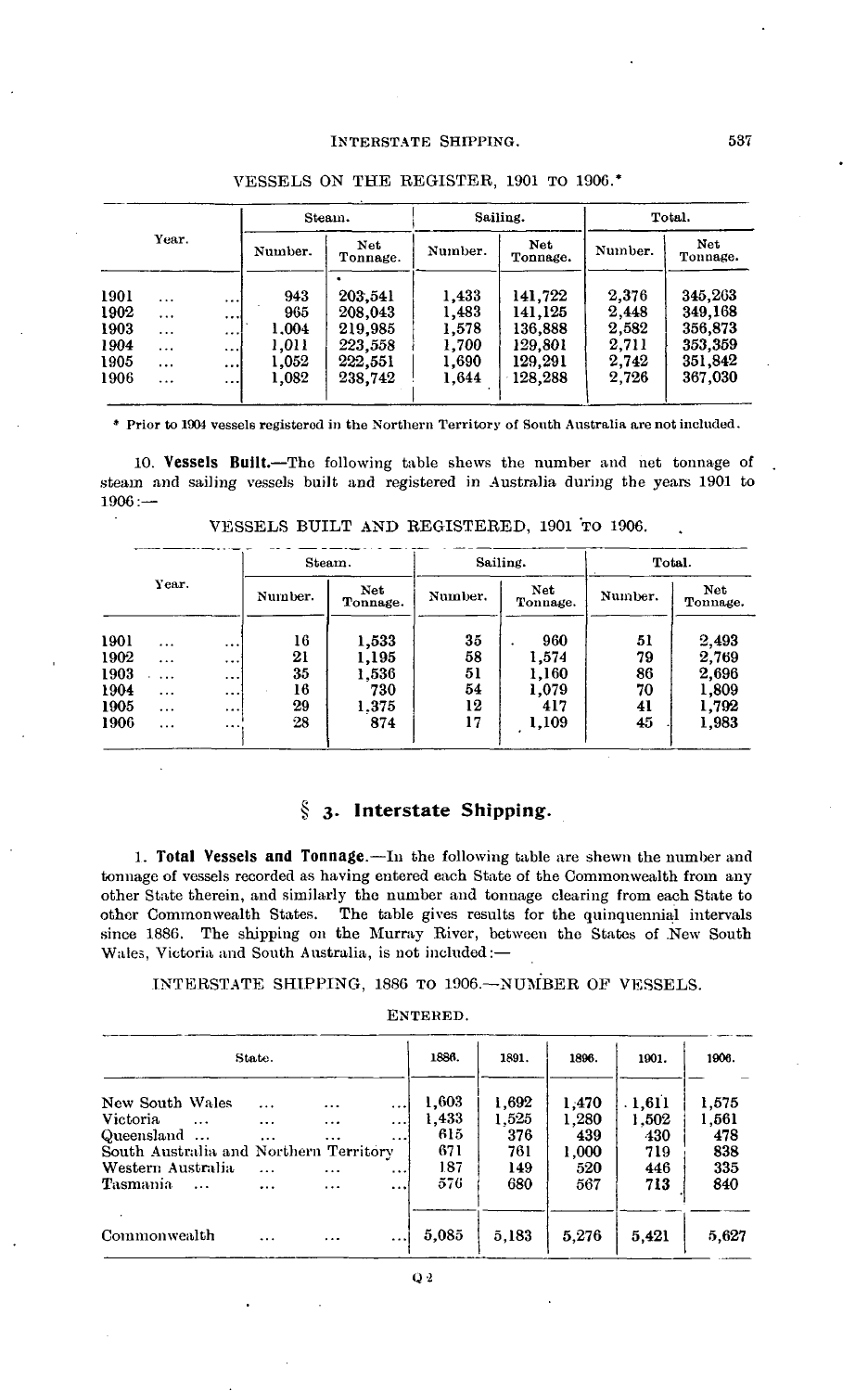# 538 INTERSTATE SHIPPING.

|                                                                  |                       |                    |                      | 1,275        |                      |                      |
|------------------------------------------------------------------|-----------------------|--------------------|----------------------|--------------|----------------------|----------------------|
| New South Wales<br>                                              |                       | 1,402              | 1,415<br>1,733       |              | 1,473<br>1,569       | 1,417<br>1,610       |
| Victoria<br>$\ddotsc$<br>                                        | <br>                  | 1,615<br>712       | 389                  | 1,380<br>455 | 395                  | 431                  |
| Queensland<br>$\cdots$<br>South Australia and Northern Territory | <br>$\ldots$          | 743                | 865                  | 1,083        | 826                  | 890                  |
| Western Australia<br>                                            |                       | 156                | 158                  | 496          | 456                  | 363                  |
| Tasmania<br>$\ddotsc$<br>$\cdots$                                | Ω.<br>$\ddotsc$<br>   | 615                | 679                  | 573          | 694                  | 809                  |
|                                                                  |                       |                    |                      |              |                      |                      |
| Commonwealth<br>$\ddotsc$                                        |                       | 5,243              | 5,239                | 5,262        | 5,413                | 5,520                |
|                                                                  |                       | TOTAL.             |                      |              |                      |                      |
|                                                                  |                       |                    | 3.107                | 2.745        |                      | 2,992                |
| New South Wales<br><br>Victoria                                  | .<br>.                | 3,005<br>3,048     | 3,258                | 2,660        | 3,084<br>3,071       | 3,171                |
| $\ddotsc$<br>$\ddotsc$<br>Queensland                             | $\ddotsc$<br>         | 1,327              | 765                  | 894          | 825                  | 909                  |
| .<br>South Australia and Northern Territory                      | .                     | 1,414              | 1,626                | 2,083        | 1,545                | 1,728                |
| Western Australia<br>1.                                          | $\cdots$<br>$\ddotsc$ | 343                | 307                  | 1,016        | 902                  | 698                  |
| Tasmania<br>$\ddotsc$                                            | $\ldots$<br>          | 1,191              | 1,359                | 1,140        | 1,407                | 1,649                |
|                                                                  |                       |                    |                      |              |                      |                      |
| Commonwealth<br>$\ddotsc$                                        |                       | 10,328             | 10,422               | 10,538       | 10,834               | 11,147               |
|                                                                  | TONNAGE.-ENTERED.     |                    |                      |              |                      |                      |
| State.                                                           | 1886.                 | 1891.              | 1896.                |              | 1901.                | 1906.                |
|                                                                  |                       |                    |                      |              |                      |                      |
| New South Wales<br>$\cdots$                                      | 1,181,495             | 1,617,559          | 1,589,753            |              | $2,\!031,\!089$      | 2,456,269            |
| Victoria<br>$\cdots$<br><br>$\ddotsc$                            | 1,072,381             | 1,392,818          | 1,486,624            |              | 1,956,900            | 2,473,771            |
| Queensland<br>.<br>.<br>South Aust. and N. Territory             | 355,930<br>455,596    | 267,753<br>683,095 | 343,026<br>1,083,632 |              | 545,469              | 692,354<br>1,596,957 |
| Western Australia<br>$\ddotsc$                                   | 127,098               | 237,708            | 683,918              |              | 1,135,714<br>973,474 | 968,664              |
| Tasmania<br><br>                                                 | 221,061               | 371,205            | 281,029              |              | 485,023              | 721,240              |
|                                                                  |                       |                    |                      |              |                      |                      |
| Commonwealth<br>                                                 | 3,413,561             | 4,570,138          | 5,467,982            |              | 7,127,669            | 8,909,255            |
|                                                                  |                       | CLEARED.           |                      |              |                      |                      |
| New South Wales<br>                                              | 1,014,900             | 1,314,339          | 1,341,635            |              | 1,856,501            | 2,177,496            |
| Victoria<br>$\ddotsc$<br>$\ddotsc$<br>$\ddotsc$                  | 1,257,967             | 1,692,189          | 1,599,065            |              | 2,038,424            | 2,617,966            |
| Queensland<br><br>$\ddotsc$                                      | 411,275               | 302,723            | 359,046              |              | 440,659              | 578,561              |
| South Aust. and N. Territory                                     | 503,393               | 854,236            | 1,231,927            |              | 1,377,399            | 1,787,009            |
| Western Australia<br>                                            | 116,101               | 269,256            | 687,632              |              | 977,846              | 1,051,629            |
| Tasmania<br>$\ddotsc$<br>                                        | 251,620               | 352,406            | 250,557              |              | 433,735              | 636,944              |
| Commonwealth                                                     | 3,555,256             | 4,785,149          | 5,469,862            |              | 7,124,564            | 8,849,605            |
|                                                                  |                       |                    |                      |              |                      |                      |
|                                                                  |                       | Тотаь.             |                      |              |                      |                      |
| New South Wales<br>                                              | 2,196,395             | 2,931,898          | 2,931,388            |              | 3,887,590            | 4,633,765            |
| Victoria<br>$\ddotsc$<br><br>$\cdots$ .                          | 2,330,348             | 3,085,007          | 3,085,689            |              | 3,995,324            | 5,091,737            |
| Queensland<br><br>                                               | 767,205               | 570,476            | 702,072              |              | 986,128              | 1,270,915            |
| South Aust. and N. Territory                                     | 958,989               | 1,537,331          | 2,315,559            |              | 2,513,113            | 3,383,966            |
| Western Australia<br>$\cdots$                                    | 243,199               | 506,964            | 1,371,550            |              | 1,951,320            | 2,020,293            |
| Tasmania…<br><br>                                                | 472,681               | 723,611            | 531,586              |              | 918,758              | 1,358,184            |
|                                                                  |                       |                    |                      |              |                      |                      |

# NUMBER OP VESSELS.—CLEARED.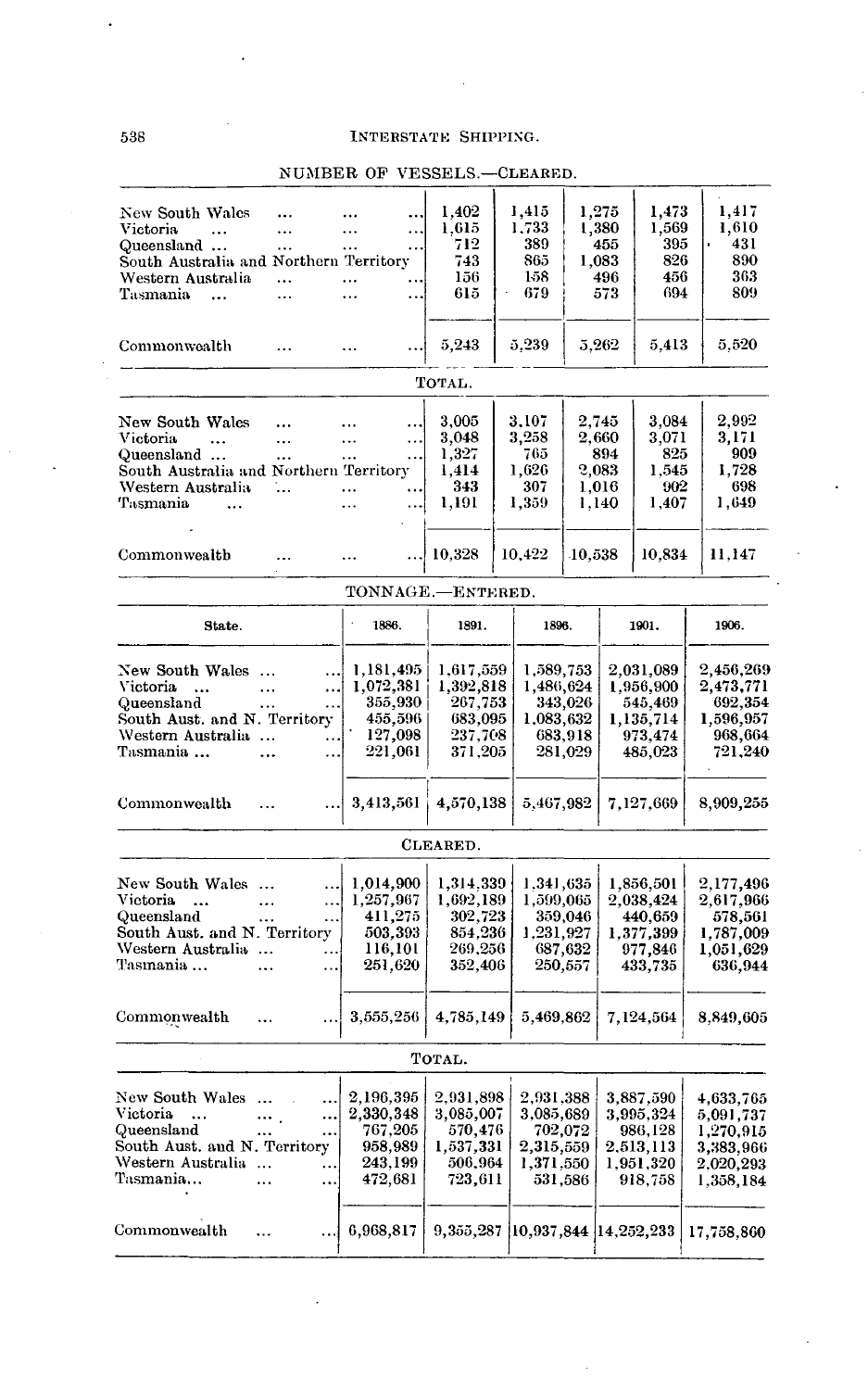#### **INTERSTATE SHIPPING.** 539

The figures presented in the above table include oversea vessels—largely mail boats —passing from one State to another. This renders them somewhat unsatisfactory.

In the earlier part of this section attention was drawn to the custom in vogue prior to "Federation of recording vessels from or to "oversea countries *ria* other Commonwealth States" as *direct* from or to the oversea country. At each port in Australia these vessels were, on the inward voyage (to Australia), entered as from the oversea country, and cleared to the next Australian port as "interstate"; on the return journey—the outward voyage—they were entered as " interstate," and cleared as for the oversea country. In order to preserve the continuity of the records of the shipping communication of the several States with oversea countries this method has been followed by the Department of Trade and Customs in continuation of the pre-existing practice, excepting that vessels arriving or departing *via* other Commonwealth States are now so recorded instead of as "direct:"

Prom the above it will be seen that while certain movements of the vessels referred to are included in the interstate shipping, other movements of the same vessels, between the same ports, are not so included.

To ascertain the aggregate movement of shipping between the States during the year 1906, including the total interstate movements of oversea vessels, the figures in the following table must be added to those of the preceding one :—

|  |  |                                             |  | SHIPPING ENTERED AND CLEARED FROM AND TO OVERSEA COUNTRIES |
|--|--|---------------------------------------------|--|------------------------------------------------------------|
|  |  | <i>VIA</i> OTHER COMMONWEALTH STATES, 1906. |  |                                                            |

|                                                                                                                   |                                                   |                          | Entered.                                     |                                | Cleared.                                               | Total.                         |                                                            |  |
|-------------------------------------------------------------------------------------------------------------------|---------------------------------------------------|--------------------------|----------------------------------------------|--------------------------------|--------------------------------------------------------|--------------------------------|------------------------------------------------------------|--|
| State.                                                                                                            |                                                   | Vessels.                 | Tounage.                                     | Vessels.                       | Tonnage.                                               | Vessels.                       | Tonnage.                                                   |  |
| New South Wales<br><i>Victoria</i><br>$\ddotsc$<br>Queensland<br>South Australia<br>Western Australia<br>Tasmania | !<br><br>$\cdots$<br>$\cdots$<br>لددد<br>$\cdots$ | 402<br>343<br>129<br>171 | 1,267,882<br>1,069,125<br>359,913<br>652,116 | 412<br>370<br>165<br>140<br>20 | 1,310,185<br>1,068,459<br>492,236<br>483,892<br>87,975 | 814<br>713<br>294<br>311<br>20 | 2,578,067<br>2, 137, 584<br>852,149<br>1,136,008<br>87,975 |  |
| Commonwealth                                                                                                      |                                                   | 1,045                    | 3,349,036                                    | 1,107                          | 3,442,747                                              | 2.152                          | 6,791,783                                                  |  |

**2. Total Interstate Movement of Shipping.**—The table hereunder shews the total interstate shipping, including all interstate movements of vessels from and to oversea countries, *via* other Commonwealth States, for the year 190G:—

TOTAL INTERSTATE MOVEMENT OF SHIPPING, 1906.

| State.                 |           |          | Entered.   |          | Cleared.   | Total.       |             |  |
|------------------------|-----------|----------|------------|----------|------------|--------------|-------------|--|
|                        |           | Vessels. | Tonnage.   | Vessels. | Tonnage    | Vessels.     | Tounage.    |  |
| New South Wales        | $\cdots$  | 1,977    | 3.724.151  | 1.829    | 3,487,681  | 3,806        | 7, 211, 832 |  |
| Victoria<br>$\cdots$   | $\cdots$  | 1.904    | 3,542,896  | 1.980    | 3.686.425  | 3.884        | 7.229.321   |  |
| Queensland<br>$\cdots$ | $\cdots$  | 607      | 1,052,267  | 596      | 1,070,797  | <b>1,203</b> | 2,123,064   |  |
| South Australia        |           | 1,009    | 2.249.073  | 1,030    | 2.270.901  | 2.039        | 4.519.974   |  |
| Western Australia      | $\ddotsc$ | 335      | 968.664    | 363      | 1,051,629  | 698          | 2.020,293   |  |
| Tasmania<br>$\ddotsc$  | $\cdots$  | 840      | 721,240    | 829      | 724.919    | 1,669        | 1.446.159   |  |
| Commonwealth           |           | 6,672    | 12.258.291 | 6.627    | 12,292,352 | 13,299       | 24,550,643  |  |

The necessary data are not available to enable a similar adjustment to be made for past years.